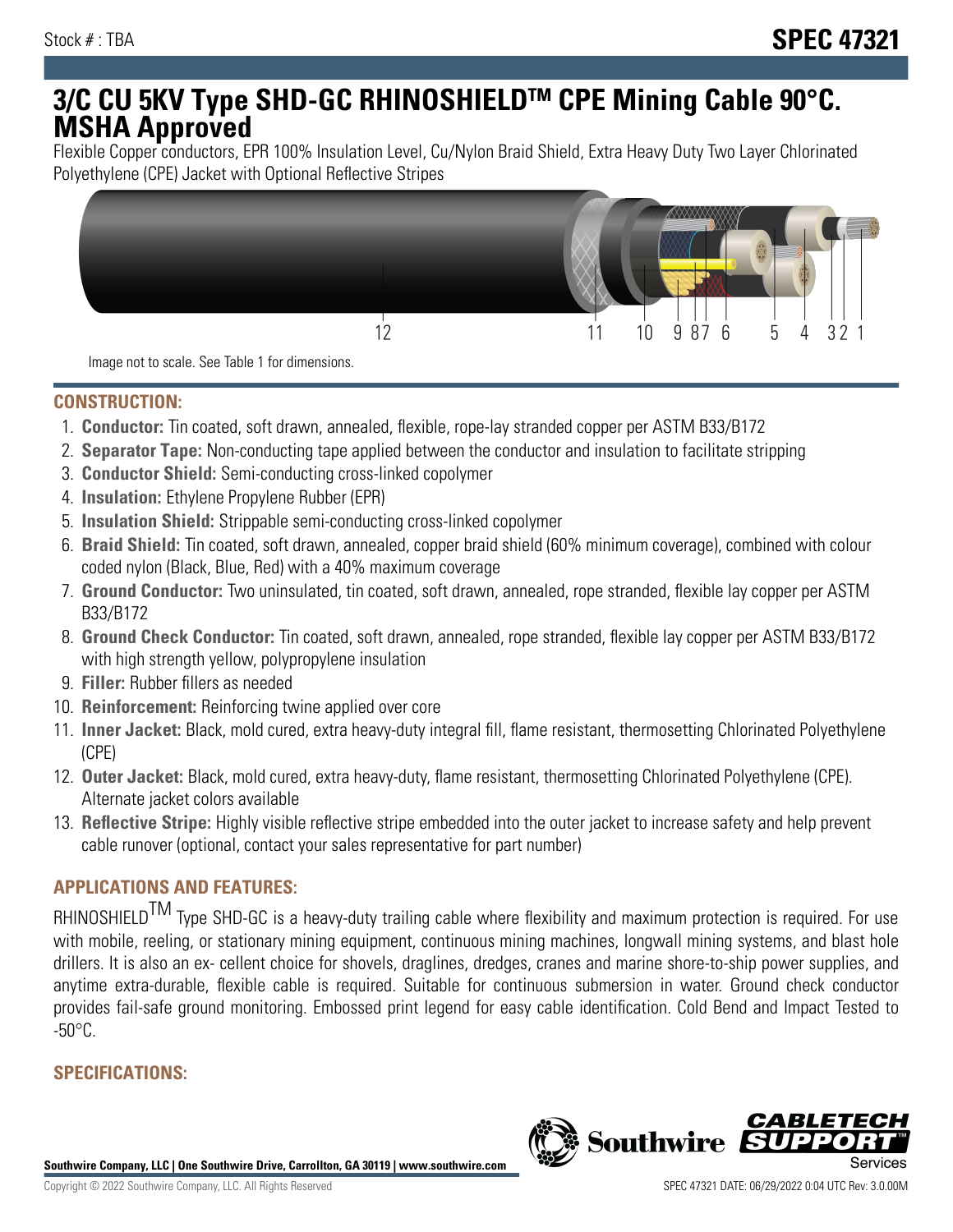- ASTM B33 Standard Specification for Tin-Coated Soft or Annealed Copper Wire
- ASTM B172 Standard Specification for Rope-Lay-Stranded Copper Conductors Having Bunch-Stranded Copper Conductors
- ICEA S-75-381 Portable and Power Feeder Cables for Use in Mines
- CSA Listed File # LL65300 FT1, FT4, FT5 CSA C22.2, No. 96 Portable Power Cables
- MSHA listed: passes MSHA flame test
- Meets or exceeds ICEA requirements as applicable for ICEA S-75-381/NEMA WC 58, ASTM B-3

# **SAMPLE PRINT LEGEND:**

SOUTHWIRE (R) RHINO<sup>TM</sup> BRAND CABLE # AWG CU 3/C EPR TYPE SHD-GC 5000V -50°C 90°C P-07-KA140005 MSHA

Southwire Company, LLC | One Southwire Drive, Carrollton, GA 30119 | www.southwire.com **Second Company, COVID Services** 



CABL